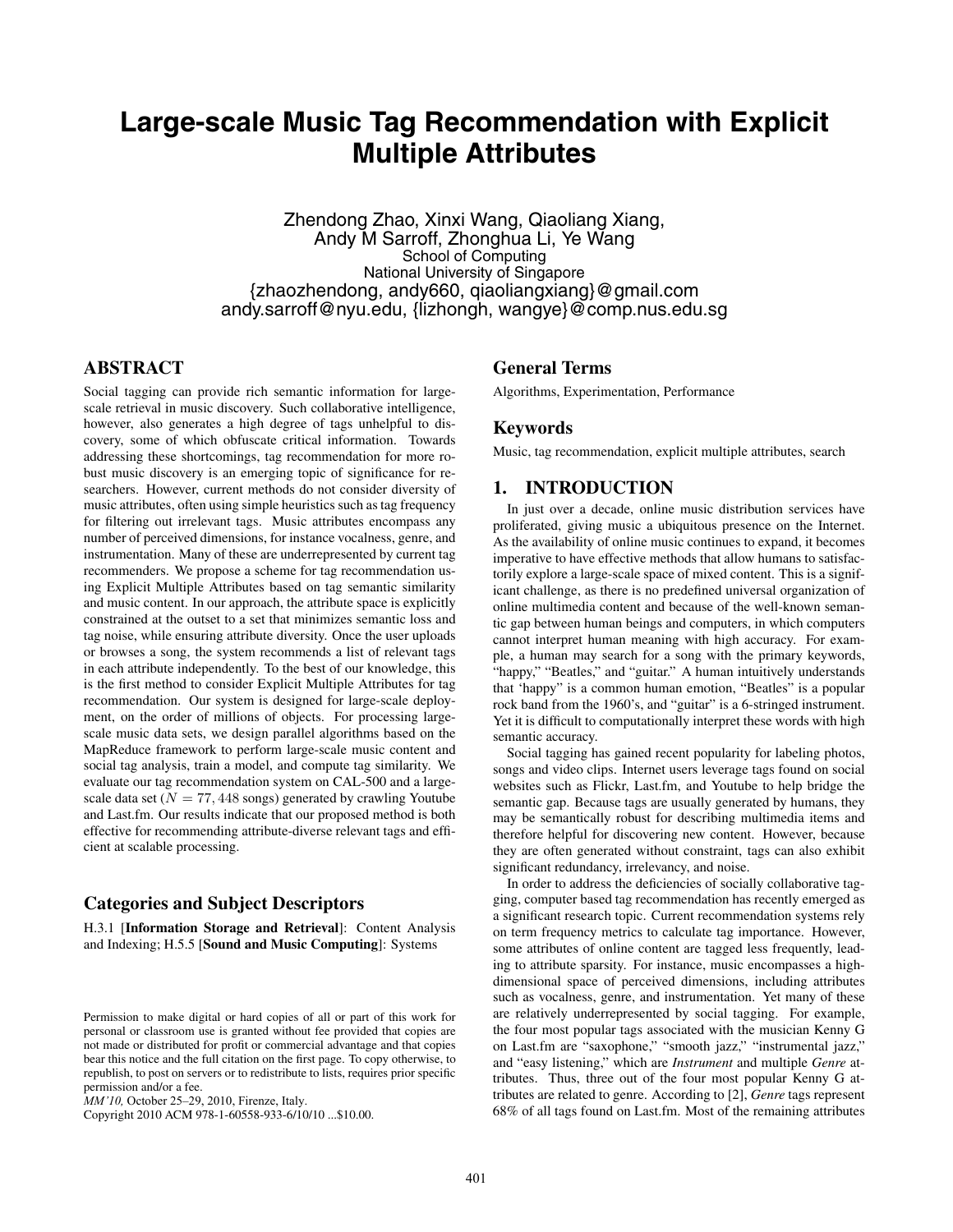are related to *Location* (12%), *Mood & Opinion* (9%), and *Instrument* (4%).

Because attribute representation is so highly skewed, the term frequency metric which most recommendation systems use may ignore important but less frequently tagged attributes, such as era, vocalness, and mood. In this paper, we build upon the current image domain tag recommendation frameworks by considering Explicit Multiple Attributes and apply them to the music domain. The result is a recommendation system which enforces attribute diversity for music discovery, ensuring higher semantic clarity.

There were several novel challenges undertaken in our work. First, we constructed a set of music-domain Explicit Multiple Attributes. Second, scalable content analysis and tag similarity analysis algorithms for addressing millions of song-tag pairs were considered. Last, a fast tag recommendation engine was designed to provide efficient and effective online service. Our main contributions are summarized as follows:

- 1. To the best of our knowledge, ours is the first work to consider Explicit Multiple Attributes based on content similarity and tag semantic similarity for automatic music domain tag recommendation.
- 2. We present a parallel framework for offline music content and tag similarity analysis including parallel algorithms for audio low-level feature extractor, music concept detector, and tag occurrence co-occurrence calculator. This framework is shown to outperform the current state of the art in effectiveness and efficiency.

The structure of this paper is as follows. First, we discuss related work and how ours compares (Section 2). In Section 3 we present the system architecture. We perform several evaluations of our system using two data sets in Section 4 and discuss our results in Section 5. Finally, we give our concluding remarks in Section 6.

# **2. RELATED WORK**

In order to improve the quality of online tagging, there has been extensive work dedicated to automatically annotating images [9,14, 17, 19] and songs [2, 8, 15, 21]. Normally, these approaches learn a model using objects labeled by their most popular tags accompanied by the objects' low-level features. The model can then be used to predict tags for unlabeled items. Although these model-driven methods have obtained encouraging results, their performance limits their applicability to real-world scenarios. Alternatively, Search-Based Image Annotation (SBIA) [23, 24], in which the surrounding text of an image is mined, has shown encouraging results for automatic image tag generation. Such data-driven approaches are faster and more scalable than model-driven approaches, thus finding higher suitability to real-world applications. Both the modeldriven and data-driven methods are susceptible, however, to similar problems as social tagging. They may generate irrelevant tags, or they may not exhibit diversity of attribute representation.

Tag recommendation for images, in which tags are automatically recommended to users when they are browsing, uploading an image, or already attaching a tag to an unlabeled image, is growing in popularity. The user chooses the most relevant tags from an automatically recommended list of tags. In this way, computer recommendation and manual filtering are combined with the aim of annotating images by more meaningful tags. Sigurbjörnsson *et al.* proposed such a tag recommendation approach based on tag cooccurrence [18]. Although their approach mines a large-scale collection of social tags, Sigurbjörnsson *et al.* do not take into account image content analysis, choosing to rely solely on the text-based tags. Several others [12, 25] combine both co-occurrence and image content analysis. In this paper, we propose a method that considers both content and tag co-occurrence for the music domain, while improving upon diversity of attribute representation and refining computational performance.

Chen *et al.* [4] pre-define and train a concept detector to predict concept probabilities given a new image. In their work, 62 photo tags are hand-selected from Flickr and designated as concepts. After prediction, a vector of probabilities on all 62 concepts is generated and the top- $n$  are chosen by ranking as the most relevant. For each of the  $n$  concepts, their system retrieves the top- $p$  groups in Flickr (executed as a simple group search in Flickr's interface). The most popular tags from each of the  $p$  groups is subsequently propagated as the recommended tags for the image.

There are several key differences between [4]'s approach and ours. First, we enforce Explicit Multiple Attributes, which guarantees that our recommended tags will be distributed across several song attributes. Additionally, we design a parallel multi-class classification system for efficiently training a set of concept detectors on a large number of concepts across the Explicit Multiple Attributes. Whereas [4] directly uses the top  $n$  concepts to retrieve relevant groups and tags, we first utilize a concept vector to find similar music items. Then we use the items' entire collection of tags in conjunction with a unique tag distance metric and a predefined attribute space. The nearest tags are aggregated across similar music items as a a single tag recommendation list. Thus, where others do not consider attribute diversity, multi-class classification, tag distance, and parallel computing for scalability, we do.

# **3. SYSTEM ARCHITECTURE**

Our system architecture, which is designed for scalability, is graphically depicted in Figure 1. We use a framework built on MapReduce to handle parallel processes. The system is functionally divided into two parts: offline processing and online processing, and comprised of two modules, Content based Explicit Multiple Attributes (CEMA) and Social tags based Explicit Multiple Attributes (SEMA). The CEMA and SEMA modules consequently maintain indexed lists of Multiple Attribute Fuzzy Music Semantic Vectors (MA-FMSVs) and Multiple Attribute Tag Distance Vectors (MA-TDVs). During offline processing, a large database of songs is analyzed. For each song, MA-FMSVs and MA-TDVs are generated by the Parallel Multiple Attributes Concept Detector (PMCD) and Parallel Occurrence Co-Occurrence (POCO) algorithms respectively. During online processing, the system quickly recommends attribute-diverse tags for a user presented song. The song's MA-FMSV is predicted by the Concept Detector and consequently used to index into CEMA and find its nearest neighbors. The nearest neighbors are in turn indexed into SEMA, resulting in a rank-sorted list of tags for each attribute. In this paper, we simply adopt same weight for each attribute, it can be easily switched to unbalanced scheme by using different lengths of rank list in our future work. Each of the architectural components are discussed in detail below.

# **3.1 Framework**

As the volume of multimedia data to be processed is potentially huge, multimedia information retrieval systems need to efficiently handle large-scale data-intensive computations. Therefore, the scalability of these systems is a major concern. Our framework attends to this issue directly.

A practical solution for addressing scalability is to distribute computations across multiple machines [11]. With traditional parallel programming models such as the Message Passing Interface,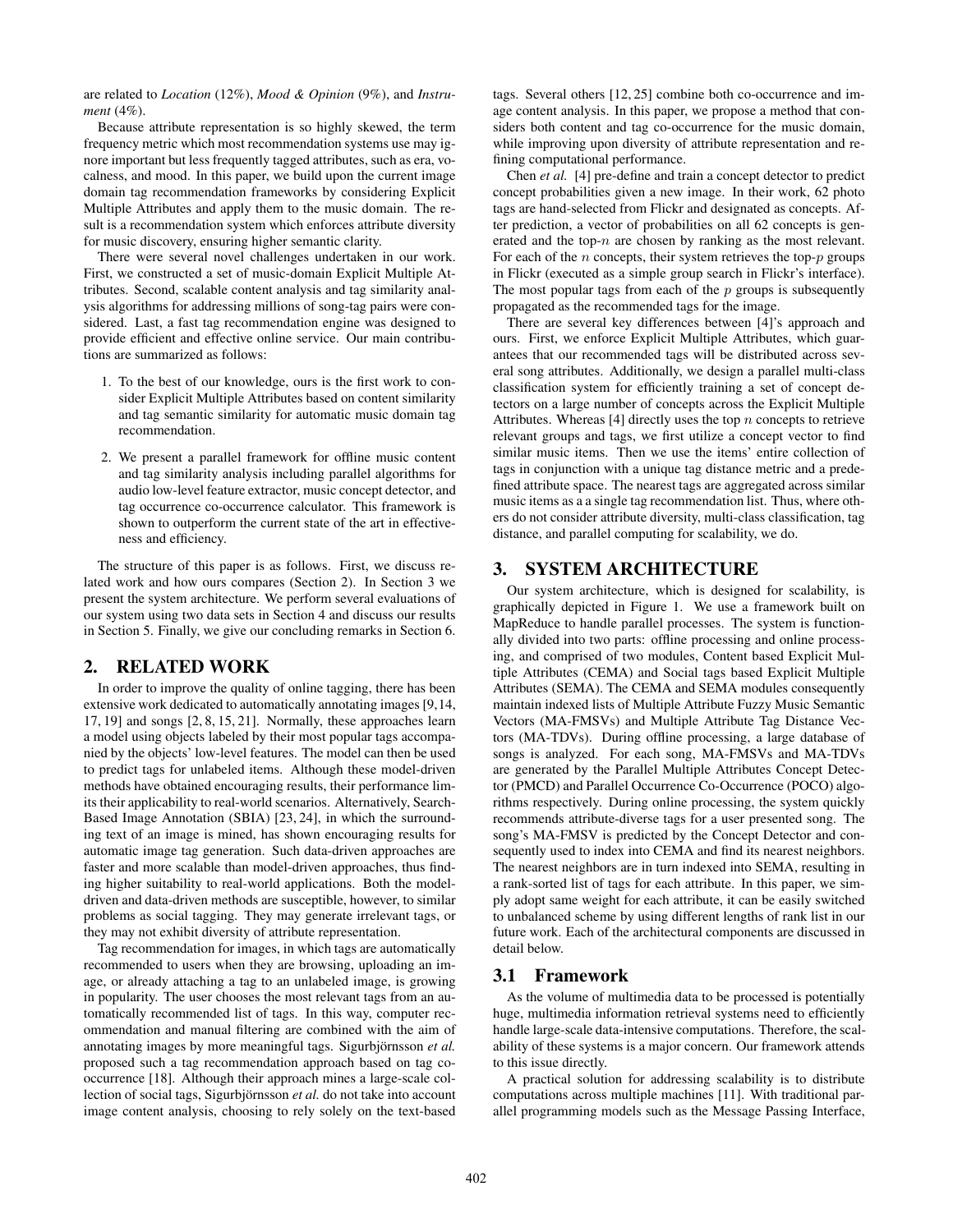

**Figure 1: Flowchart of the system architecture. The left figure shows offline processing. In offline processing, the music content and social tags of input songs are used to build CEMA and SEMA. The right figure shows online processing. In online processing, an input song is given, and it** K**-Nearest Neighbor songs along each attribute are retrieved according to music content similarity. Then, the corresponding attribute tags of all neighbors are collected and ranked to form a final list of recommended tags.**

developers maintain the burden of explicitly managing concurrency. Thus, significant energy must be devoted to managing system-level details. In contrast, the MapReduce programming paradigm presents an attractive alternative [6]. MapReduce is based on the simple observation that many tasks share the same basic structure. With MapReduce, computation is applied over a large number of nodes to generate partial results and then the results are aggregated in some fashion [11]. MapReduce provides an abstraction for programmer defined "mappers"  $(k_1, v_1) \rightarrow [(k_2, v_2)]$  and "reducers"  $(k_2, [v_2]) \rightarrow [v_3]$ , and keeps most of the system-level details hidden, such as scheduling, coordination, and fault tolerance. As shown in Figure 2, the "mappers" receive every (key, value) pair from the input partition and emit an arbitrary number of intermediate (key, value) pairs. A barrier then shuffles and sorts the intermediate pairs. "Reducers" are applied to all pairs with the same key to emit an output  $(key, value)$  pair.



#### **Figure 2: MapReduce Framework. Each input partition sends a** (key, value) **pair to the mappers. An arbitrary number of intermediate** (key, value) **pairs are emitted by the mappers, sorted by the barrier, and received by the reducers.**

In our work, we use  $Hadoop<sup>1</sup>$  for back-end parallel processing, which is an open-source implementation of MapReduce. In Hadoop, a mapper is a JAVA class that contains three functions: setup, map, and cleanup. The setup function is called once when a mapper is started, the map function is called several times for each input key-value pair, and the cleanup function is called once when a mapper is going to be destroyed.

# **3.2 Explicit Multiple Attributes**

Our work uses Explicit Multiple Attributes to enforce controlled attribute diversity for music content analysis and social tag recommendation, respectively. At the outset, we define a constrained set of A attributes and 2 attribute spaces. Each attribute in an attribute space may hold any number of elements, as long as more than one. We give both the CEMA and SEMA modules their own Explicit Multiple Attribute space with the same A attributes. However, their attribute spaces may differ in the elements they contain. The CEMA attribute space is used to to define the Multiple Attribute Fuzzy Music Semantic Vectors (discussed below). That is, every input song to the system will be classified by its representation within the CEMA Attribute space. The SEMA attribute space is used as an anchor point for the corpus of social tags. Since the global social tag space is noisy and contains many redundant and irrelevant terms, the elements in the SEMA attribute space are used as centroids to the entire tag corpus. As will be discussed below, any tag in the corpus is described in terms of its distances to the SEMA attribute space. These distances are stored in Multiple Attribute Tag Distance Vectors. By predefining these two attribute spaces, we can ensure attribute diversity and semantic clarity for tag recommendations.

# **3.3 Parallel Multiple Attributes Concept Detector (PMCD)**

The Parallel Multiple Attributes Concept Detector (PMCD) is responsible for predicting the MA-FMSVs in offline and online processing. First, we train it on a database of labeled songs. Afterwards, we can use it to predict (offline) the MA-FMSVs of additional songs, giving us great flexibility for expanding the system's song tag representation without any additional training. Finally, the Concept Detector is used during online processing for recommending tags. Below, we discuss MA-FMSVs, the input to the Concept Detector (which is a vector of low-level music features), and the training process.

#### *3.3.1 Multiple Attribute Fuzzy Music Semantic Vectors (MA-FMSVs)*

For music content analysis, each song is represented by a Multiple Attribute Fuzzy Music Semantic Vector (MA-FMSV) which indicates, for each attribute, which element the song belongs to. FMSVs were proposed by [26] for use on music similarity measures, and are easily computed by a SVM classifier. For conve-

<sup>1</sup> http://hadoop.apache.org/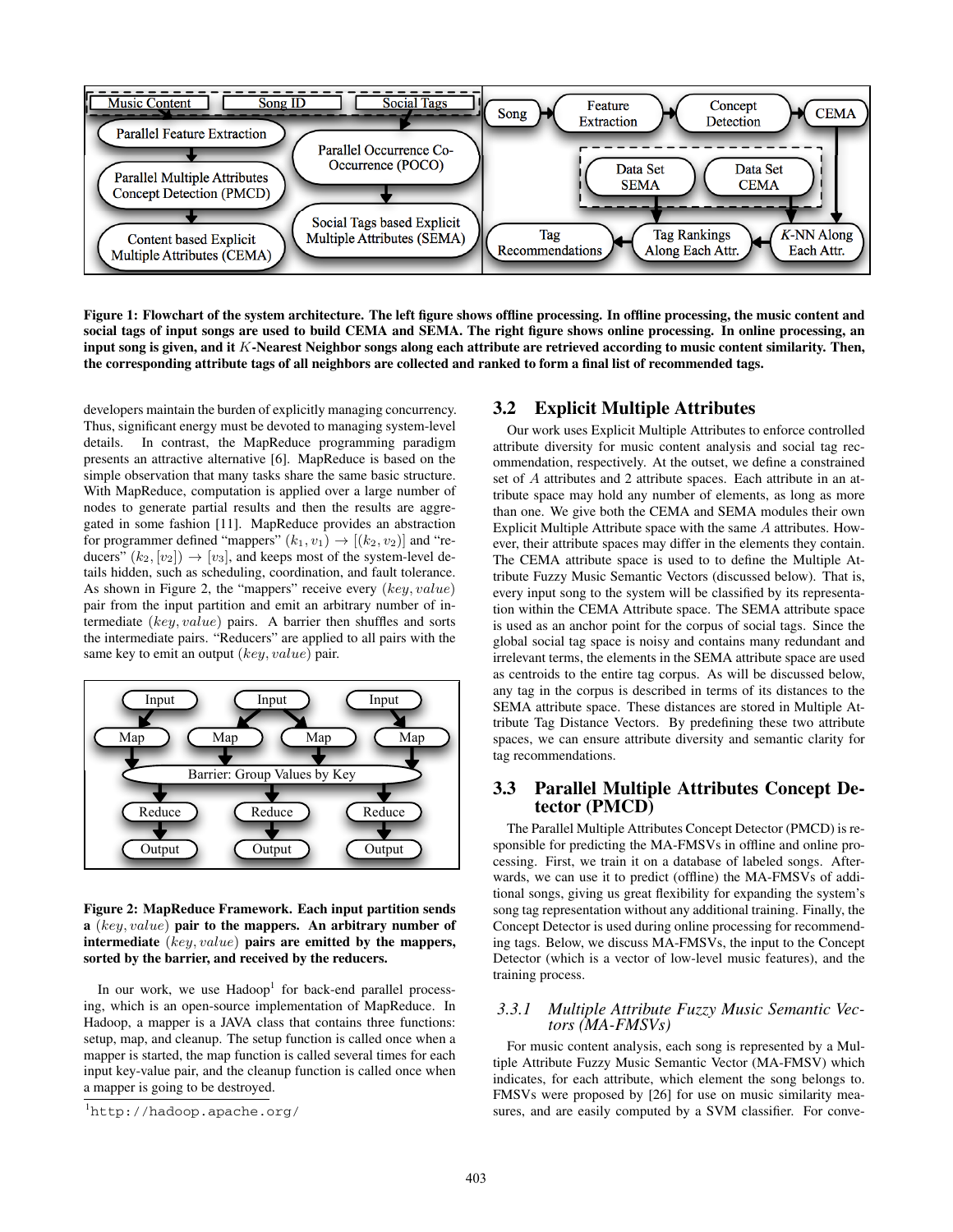nience, we concatenate the FMSV elements from each attribute to form a single vector, the MA-FMSV. Every song in our system is represented by its MA-FMSV. We first use a set of songs described by their low-level audio features and manually labeled with their MA-FMSVs for training the Concept Detector. Afterwards, any unlabeled song can be automatically assigned its MA-FSV by the Concept Detector.

MA-FMSVs are easily indexed using Locality Sensitive Hashing (LSH) [1]. As evaluated in [26], FMSV representations and LSH techniques accelerate the searching process among a largescale data set ( $\approx 0.5$  seconds on a data set with 3000 samples and  $\approx$  1.7 seconds on a data set with 1 million samples). With LSH, we are able to efficiently find the K-Nearest Neighbors of a predicted MA-FMSV. This is significant to saving time in our online processing for tag recommendation.

#### *3.3.2 Low-level Music Feature Extraction*

Low-level feature extraction is performed on all songs. Because the individual song feature extractions are independent of each other, it is easy for us to leverage the MapReduce framework and design a parallel algorithm for feature extraction. In this case, we only use the MapReduce mappers (Figure 2). Each song is stored in the cluster as a single line and is fed into a mapper. In the mapper, we use Marsyas  $[22]^2$  to extract low-level audio features, such as *Spectral Centroid, Rolloff, Flux,* and *Mel-Frequency Cepstral Coefficients (MFCCs)* for each short time frame. Finally, the averages and standard deviations across frames are used to summarize each song, resulting in a 64-dimensional feature space.

#### *3.3.3 Training*

Our concept detector uses a multi-class SVM predictor. Because our system does not set any constraints on the size of the number of elements in the CEMA attribute space, parallel processing is critical to ensuring scalability. Yet, it is difficult to design a SVM classifier with parallel processing. If using the MapReduce framework, one can allocate a mapper and a reducer for each iteration in the training stage [3]. However, the process can become cumbersome with large iteration sizes, so we seek an alternative algorithm for parallel computing.

A multi-class SVM classifier is usually decomposed into a set of independent binary SVM classifiers. Using this approach, we can take advantage of the MapReduce framework. There are several methods for decomposing a multi-class SVM classifier into multiple binary classifiers. We use the "one-versus-one," method because it performed the best on our data set during informal evaluations. In "one-versus-one" binary classification, a set of classifiers is built for every pair of classes and the class that is selected by the most classifiers is voted as best. This scheme will be more efficient with larger size of concepts and it can also be applied to other domains such as image, video and text.

In our work, we use a novel algorithm, which couples the Pegasos SVM solver [16] with a "Random Emitter" approach to Multi-Class SVM with MapReduce, as opposed to a "Normal Emitter" approach. In a "Normal Emitter" mode, the mapper acts as an emit controller. Each sample is emitted  $N_C - 1$  times with a different classifier, where  $N_C$  is the number of classes in the data set. The two class labels (one-versus-one) are emitted as the key of the mappers' output. After sorting, all the samples with same key are sunk into the same reducer. Each sample in a reducer has a " $+1$ " or " $-1$ " label, where " $+1$ " denotes that it belongs to the first class, and "−1" that it belongs to the other. The reducer then calls the Pegasos SVM solver to train a model for this category pair and dumps the model as the reducer's output.

The Pegasos implementation of binary SVM classification selects at random only a subset of samples to train a model, and the size of the subset is a function of the maximum iteration size specified by the user. Because of this, it is unnecessary for the mapper to emit all samples. A more sophisticated method of using MapReduce is "Random Emitter" (Algorithm 1), which randomly outputs samples and limits the size of the output to guarantee the number of samples is larger but not too much larger than the binary classifier's needs. Intuitively, the "Random Emitter" acts as the "Random Sampling" process within Pegasos. Note that "Random Emitter" is more efficient only when the size of the training data set is larger than the maximum iteration size of the binary SVM classifiers. The appropriate threshold can be calculated using this equation:

$$
P_{+} = P_{-} = \alpha \times \frac{N_C \times I}{2 \times N}
$$
 (1)

where  $P_+$  is the threshold of emitting the sample as "+1,"  $P_-$  is the threshold of emitting the sample as " $-1$ ," I is the maximum iteration size of the binary SVM classifier,  $N_C$  denotes the total number of classes, N represents the size of data set (the number of samples), and  $\alpha > 1$  is a scalar to guarantee the number of emitted samples is larger than maximum iteration.

| <b>Algorithm 1 Random Emitter</b>                      |
|--------------------------------------------------------|
| <b>Procedure:</b> Random Emitter                       |
| <b>Input:</b> $S, N_C, I$ and N                        |
| <b>Output:</b> Sample string                           |
| 1: Initialize $P_+$ and $P_-$ by Equation 1            |
| 2: Get label <i>Label</i> of input $S$ (Sample string) |
| 3: for all $i < Label$ do                              |
| 4: Get random variable $r \in [0, 1]$                  |
| 5: if $r < P_+$ then                                   |
| 6: Keys = $i +$ "-" + Label                            |
| 7: Values = " $-1$ " + sample value                    |
| $8:$ end if                                            |
| $9:$ end for                                           |
| 10: for all $j > Label$ and $j < N_C$ do               |
| 11: Get random variable $r \in [0, 1]$                 |
| 12: if $r < P_+$ then                                  |
| 13: Keys = Label + "-" + j                             |
| 14: Values = " $+1$ " + sample value                   |
| $15:$ end if                                           |
| $16:$ end for                                          |
| 17: for all $Key \in Keys$ do                          |
| 18: Emit (Key, Value)                                  |
| $19:$ end for                                          |

Intuitively, if the number of training samples in the data set is larger than number of samples that the binary SVM classifier requires, then "Random Emitter" should be performed to limit the mappers' output. The expected output can be computed using the following equations:

$$
I_E = I_{E+} + I_{E-} \tag{2}
$$

$$
I_{E+} = \frac{N}{N_C} \times P_+, \quad I_{E-} = \frac{N}{N_C} \times P_- \tag{3}
$$

where  $I_E$  is the expected number of output samples,  $I_{E+}$  denotes the number of output samples with a "+1" label,  $I_{E-}$  denotes the number of output samples with a "−1" label, and  $P_+$  represents the fraction of the number of emitted positive samples over the number of input samples in a particular category. Consequently, we may

<sup>&</sup>lt;sup>2</sup>http://marsyas.info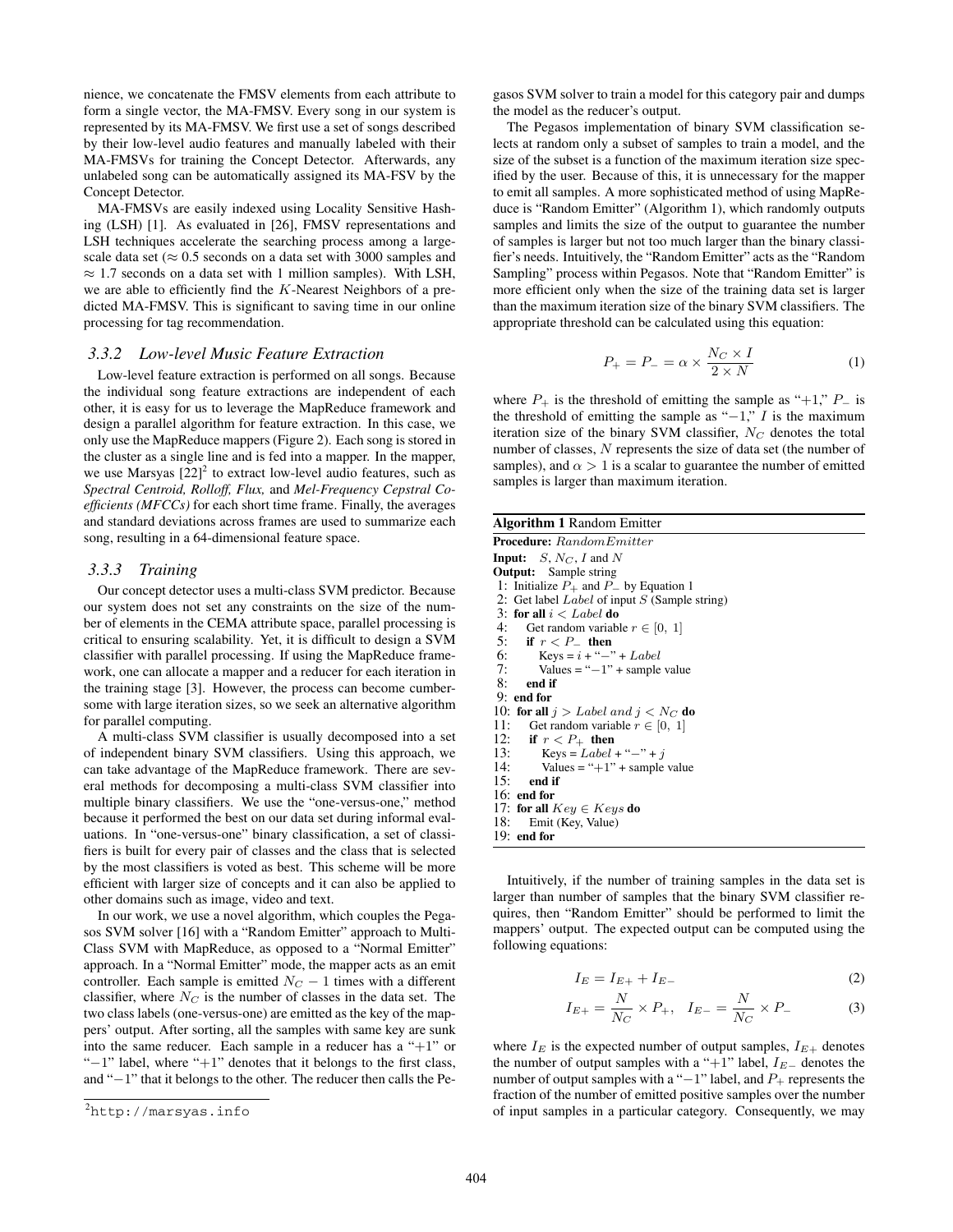easily infer the value of  $P_+$ :

$$
I_E = 2 \times \frac{N}{N_C} \times P_+ \tag{4}
$$

$$
P_{+} = \frac{N_C \times I_E}{2 \times N} \tag{5}
$$

Obviously, if  $r \sim U(0, 1)$  (as described in Algorithm 1), then the size of the generated numbers in the range of  $0 \sim P_+$  should be equal to the amount of samples that the Pegasos binary SVM training procedure needs. To guarantee the size of emitted samples is larger than required, a scalar  $\alpha$  is used in Equation 1.

#### **3.4 Parallel Occurrence Co-Occurrence (POCO)**

The number of unique tags increases as more songs are collected, making it more challenging and time consuming to compute the cooccurrences between all tags. To tackle the scalability issue, a Parallel Occurrence Co-Occurrence (POCO) algorithm is proposed to generate the Multiple Attribute Tag Distance Vectors (MA-TDVs), which enable the online tag recommender to quickly retrieve appropriate attribute-diverse tags from the entire corpus of tags. Below, we describe MA-TDVs in more detail, including the tag distance metric used, and our POCO algorithms.

#### *3.4.1 Multiple Attribute Tag Distance Vectors (MA-TDVs)*

Multiple Attribute Tag Distance Vectors (MA-TDVs) are designed so that we can relate any tag in a tag corpus to a simplified diverse attribute space. Specifically, the vectors describe a song's tag distances between its socially ascribed tags and the SEMA attribute space chosen at the outset of system implementation.

As there is no existing social web site which ascribes the distance between music tags, we must define our own tag distance metric for building our MA-TDVs. We use Google's word distance metric [5] for measuring tag distance:

$$
d(t_i, t_j) = \frac{\max(\log f(t_i), \log f(t_j)) - \log f(t_i, t_j)}{\log N - \min(\log f(t_i), \log f(t_j))}
$$
 (6)

where  $f(t_i)$  and  $f(t_j)$  are the counts of songs containing tag  $t_i$  and  $t_j$  (occurrence), and  $f(t_i, t_j)$  represents the number of songs having both  $t_i$  and  $t_j$  (co-occurrence). N stands for the total number of songs in the corpus.

The TDV for each tag is then calculated as the distance between itself and each of the terms in the SEMA attribute space. The terms in the SEMA attribute space act as a "codebook" for the music social tags space, and any social tag can be represented using a distance vector and the codebook. In this way, the TDVs of all music attributes can be calculated. For convenience, we concatenate the TDVs from each attribute to form the MA-TDV.

# *3.4.2 Design of a Scalable POCO Algorithm: POCO-AIM*

Efficient parallel word co-occurrence algorithms have been presented by [10], in which two methods using the MapReduce framework, "Stripes" and "Pairs," are evaluated. For our system, we begin by modifying the "Stripes" algorithm, which has been shown to be more efficient than "Pairs" if all words can be loaded into memory. In our case, the "words" are song tags, and we are calculating occurrence and co-occurrence between the terms in the SEMA attribute space and the tags associated with each song. Because tag occurrence is needed in our implementation for measuring tag distance (Equation 6), we must adapt the algorithm to also calculate word occurrence. Because only the distances between social tags and the terms in the SEMA attribute space are required in our work, we can reduce the space requirement of a tag co-occurrence matrix from  $O(N_T^2)$  to  $O(N_T \times m)$ , where  $N_T$  is the number of tags in the corpus and  $m$  is the number of terms in the SEMA attribute space.

In the modified "Stripes" mapper function, a key is one term in the SEMA attribute space. Its output is an associate array, which contains all tags not in the attribute space and their co-occurrences with the key. The mapper function thus generates a large number of intermediate results. We observe that a more sophisticated method is to aggregate the results in the mapper, rather than using a combiner or emitting them line by line [13]. We introduce this conservational upgrade into the algorithm's design and name the new method as POCO Aggregating in Mapper (POCO-AIM). Its implementation is given in Algorithm 2.

**Algorithm 2** POCO-AIM

| <b>Class:</b> $Mapper(Key, Tags \in Song)$                   |
|--------------------------------------------------------------|
| <b>Input:</b> $\langle Key, Tags \in Song \rangle$           |
| Output: $\langle tag, H \rangle$                             |
| <b>Procedure:</b> $setup()$                                  |
| 1: INTIALIZE(H)                                              |
| 2: Load SEMA attribute set SA                                |
| <b>Procedure:</b> $map(Key, Tags)$                           |
| 3: $I = Tags \bigcap SA$ // Intersection of Tags and SA sets |
| 4: $D = (Tags - SA)$ // Difference of Tags and SA sets       |
| 5: for all $t1 \in I$ do                                     |
| 6: for all $t2 \in D$ do                                     |
| 7: $H{t1}{t2}$ ++                                            |
| 8: end for                                                   |
| 9: end forProcedure: $cleanup()$                             |
| 10: for all $t \in H$ do                                     |
| 11: $EMIT(tag, H(tag))$                                      |
| $12:$ end for                                                |
| <b>Procedure:</b> $Reduce(tag,  H_1, H_2, H_3,  )$           |
| <b>Input:</b> $\langle tag,  H_1, H_2, H_3,  \rangle$        |
| <b>Output:</b> $\langle tag, H \rangle$                      |
| l: INTIALIZE(H)                                              |
| 2: for all $h \in [H_1, H_2, H_3, ]$ do                      |
| MERGE(h,H)<br>3:                                             |
| $4:$ end for                                                 |
| 5: $EMIT(tag, H)$                                            |
|                                                              |

In the setup function, the tags in the SEMA attribute space are loaded, and an associate array  $H$  is initialized. The input to the map function is the song ID and an array of its tags. In the map function, the tags are processed and then classified into two groups. The first group  $I$  contains all the tags that occur in the SEMA attribute space, and the second group  $D$  contains the rest of the tags. Then, the co-occurrence between tags in  $I$  and  $D$  are computed and the associate array  $H$  is updated. Finally, in the cleanup function, the keys stored in  $H$  and their values are emitted. Compared with the modified "Stripes" method, the number of intermediate results and time taken to shuffle them is greatly reduced, leading to less overall computational time.

# **3.5 Online Tag Recommendation**

In offline processing, our system constructs the CEMA MA-FMSVs and the SEMA MA-TDVs for all songs. In online processing, given a song without any tags, the system recommends the most appropriate tags within each attribute. Upon receiving an untagged song from a user, the online system extracts its audio low-level features. Then the online process predicts its MA-FMSV. The system looks for the  $K$  nearest songs by using the LSH index. In turn, the MA-TDVs are collected from the  $K$  nearest songs. The recommender sums and ranks the  $K$  MA-TDVs along each at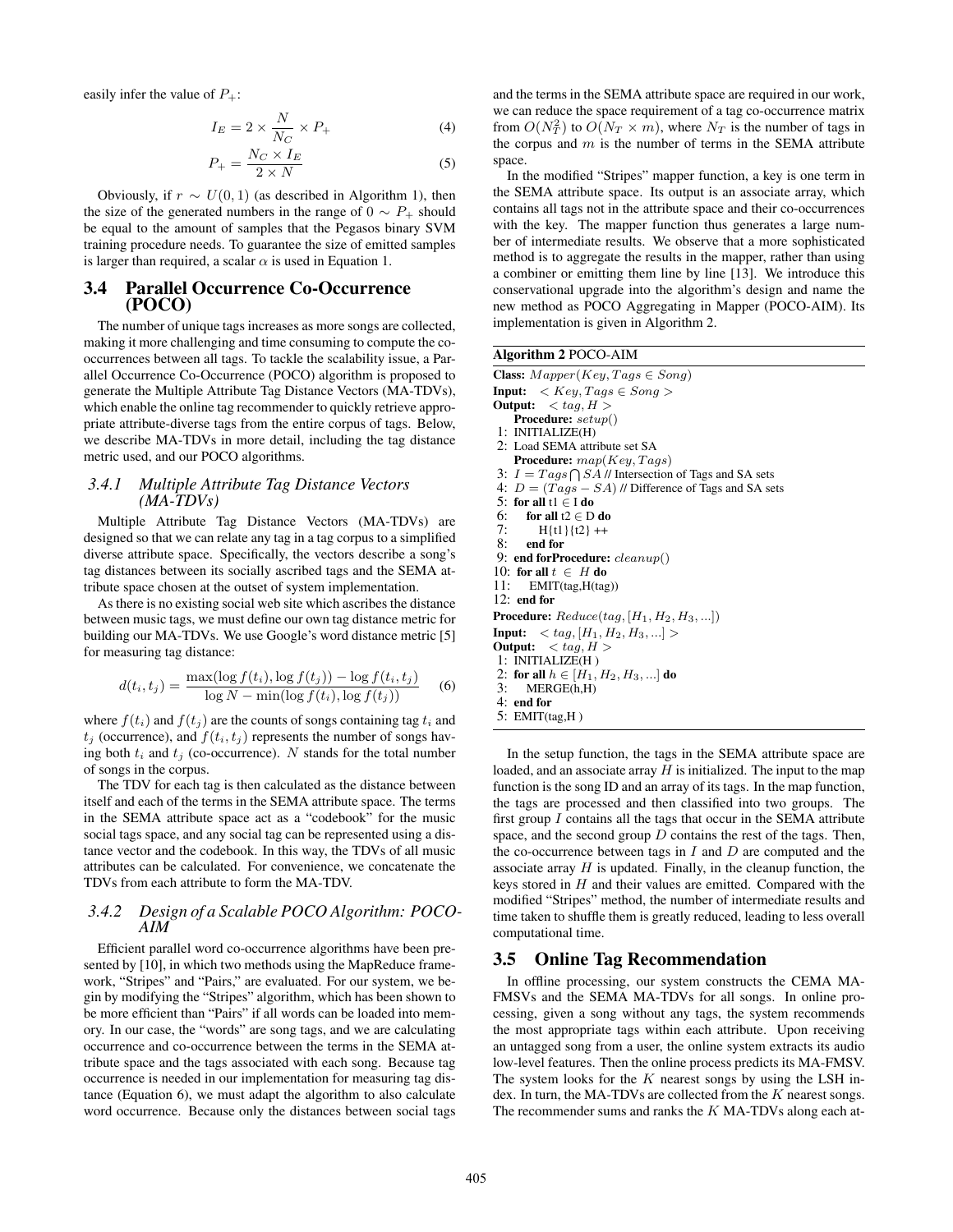tribute to find the Top $N$  most relevant tags. The values for  $K$  can and N can be changed as parameters.

It is informative to take a closer look at tag ranking time, since the worst-case complexity of sorting is  $O(n \log n)$ . In our system, online tag ranking happens in two stages. In the first stage,  $n$  denotes the m elements in the SEMA attribute space. In the second stage,  $n$  is the total number of social tags in  $K$ -Nearest Neighbors that have been retrieved. Therefore, tag ranking time is expected to be much smaller than retrieval time.

# **4. MATERIALS AND METHODS**

We evaluated the quality of our system in several experiments using multiple data sets and evaluation criteria. In this section, we describe materials and methods for the experiments.

# **4.1 Data Sets**

We gathered several data sets, summarized in Table 1, to train the concept detector and test the effectiveness of the tag recommendation system.

| <b>Name</b> | Classes (Attr.) | Size (Train / Test) | Feat. |
|-------------|-----------------|---------------------|-------|
| CAL-500     | 174 (6)         | 500                 | 64    |
| WebCrawl    | 20(4)           | 77.448              | 64    |
| HandTag     | 20(4)           | 17.000              | 64    |

**Table 1: Data sets used for training and testing.**

# *4.1.1 CAL-500*

CAL-500 [20] is a smaller-scale database that has been made publicly available for tag annotation and recommendation tasks. It includes a 39-dimensional feature set based upon differential MFCCs and has been used as a benchmark data set for several recent automatic tagging tasks, such as [2, 8, 21]. It consists of 500 songs and 174 classes distributed across 6 attributes: *Mood, Genre, Instrument, Song, Usage,* and *Vocal.* All tags were manually generated under controlled experimental conditions and are therefore believed to be of high quality.

#### *4.1.2 WebCrawl*

Our system is designed to efficiently operate on large-scale music data sets. Therefore, we needed an appropriately large data set to evaluate for testing. We generated WebCrawl by crawling 488, 407 music items with metadata (*e.g.* title, album name, and artist) and social tags from Last.fm. We then used the title and artists' names to search for and download more than 200,000 songs from Youtube. After collecting all music items, we removed misspelled and stop words from the social tags using Wordnet  $[7]$ <sup>3</sup> and filtered out any songs without tags. We were left with 77,448 songs.

#### *4.1.3 HandCrawl*

The HandCrawl data set is another high quality manually tagged data set that has recently been used and evaluated in [27]. The 17,000 songs were selected as the most popular in Last.fm's data base using its track popularity API. The tracks and metadata were retrieved by crawling YouTube. Socially tagged ground truth data was collected in controlled experimental conditions and cross checked by amateur musicians with reference to Last.fm. The ground truth data was associated with 4 attributes and 20 associated elements, as shown in Table 2.

| Genre<br>(14, 713) |       | Mood<br>(597) | <b>Vocalness</b><br>(2,131) | <b>Instrument</b><br>(1,588) |
|--------------------|-------|---------------|-----------------------------|------------------------------|
| Classical          | Jazz. | Pleasure      | Male                        | <b>Brass</b>                 |
| Country            | Rock  | Joyful        | Female                      | WoodWinds                    |
| Electronic         | Pop   | Sad           | Mixed                       | <b>Strings</b>               |
| HipHop             | Metal | Angry         | NonVocal                    | Percussion                   |

**Table 2: The Explicit Multiple Attributes and elements in the HandTag data set. The number of songs represented by each attribute are shown in parentheses.**

# **4.2 Evaluation Criteria**

Our system is designed to recommend attribute-diverse and relevant tags given an input song. Additionally, we have proposed several methods for increasing computational efficiency when processing large-scale data spaces. In this subsection we set forth the main criteria by which we experimentally evaluated the system.

#### *4.2.1 Precision and Accuracy*

To evaluate our system's recommendation effectiveness, we follow the examples set in [21] and compute the average per-tag precision, recall, and  $F_1$  score. Per-tag precision is the percentage of songs that our model recommends with tag  $t$  that are actually labeled with  $t$  in the song's ground truth tag vector. Recall is the percentage of songs labeled with  $t$  in the ground truth vector for which our model also recommends tag  $t$ . The  $F_1$  score is the harmonic mean of precision and recall, and is a good metric for overall recommendation performance.

For each song, the tag recommenders provide a ranked list in order of predicted relevancy. In order to evaluate the quality of the recommender's ranking system for suggesting relative tags, we use Mean Average Precision (MAP $@n$ ), defined as the average of the precisions at each possible level of recall, where  $n$  is the recall depth (*n* is also termed the TopN value). Therefore, MAP@n summarizes effectiveness of precision, recall, and ranking in a single metric. Again following [21], if our system doesn't recommend a tag  $t$  that is in the ground truth vector, then per-tag precision and recall for t are undefined, and we ignore these words in our evaluations.

#### *4.2.2 Diversity*

Our system aims to enforce attribute diversity in its tag recommendations. To quantify the diversity of a set of recommended tags, we define Diversity@n, which computes the proportion of attributes automatically generated in the top  $n$  tags:

$$
\text{Diversity}@n \equiv \frac{\sum_{i}^{n} A(t_i)}{N_A} \tag{7}
$$

where  $N_A$  is the total number of attributes,  $A$  is a vector and elements  $\in \{0, 1\}$ .  $A(t_i)$  denotes which attributes  $t_i$  is a member of.

#### *4.2.3 Computational Scalability*

We have proposed several methods for improving the efficiency of parallel processes for large-scale tag recommendation. The main criteria that we investigate in our evaluations are computational time and data throughput.

#### **4.3 Experiments**

We executed two experiments designed to evaluate the two basic contributions of our work. The first evaluates effectiveness of tag

<sup>3</sup> http://wordnet.princeton.edu/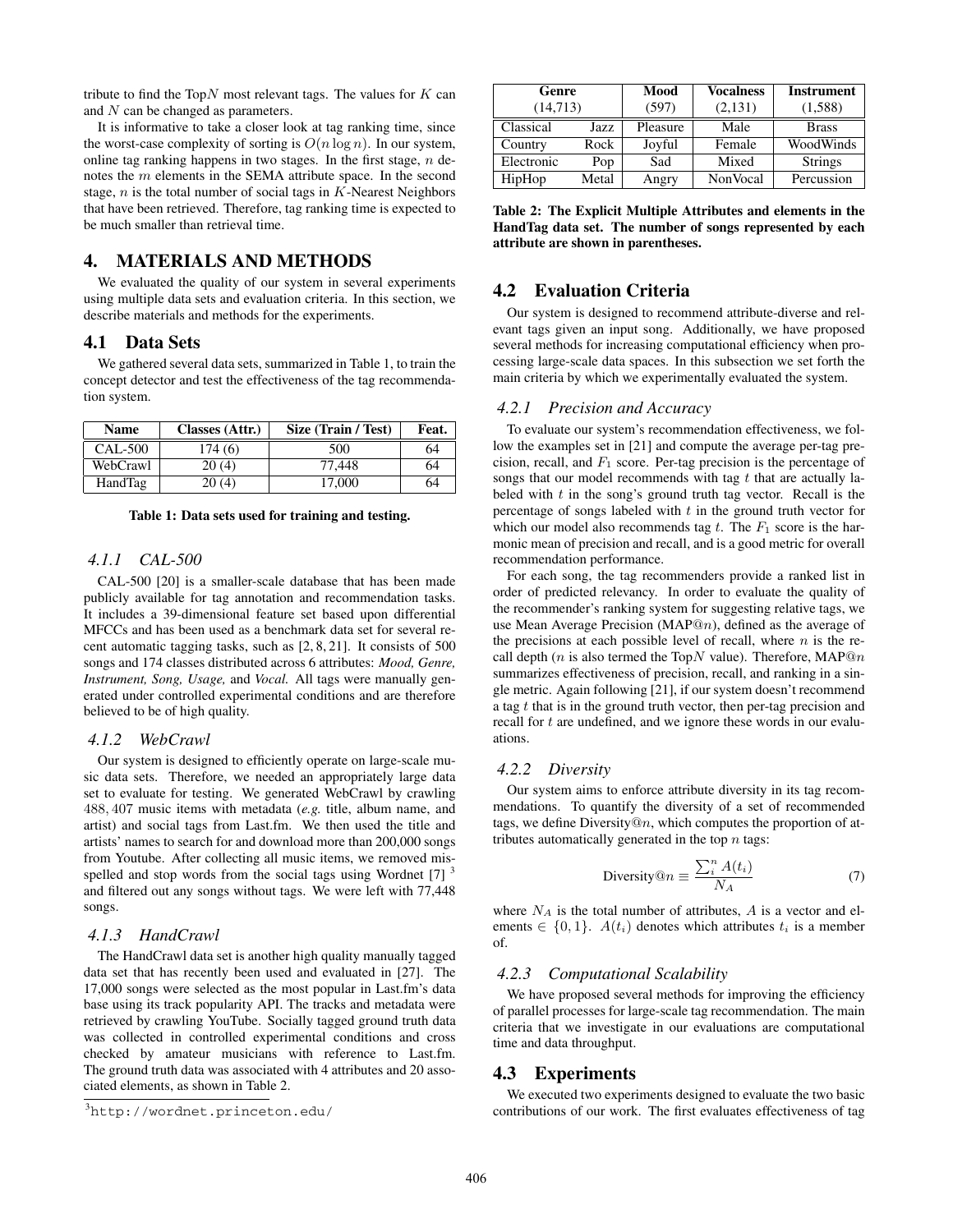recommendations on varying sized data sets. The second investigates the computational efficiency of the system architecture.

#### *4.3.1 Tag Recommendation Effectiveness*

We conducted two independent evaluations of tag recommendation effectiveness using two datasets: CAL-500 and WebCrawl. The CAL-500 data set is a popular benchmark for tag recommendation tasks. Thus, we are able to evaluate our work against others'. Hoffman *et al.* nicely summarized recent tag recommendation algorithms along with their own in [8]. We borrow their review and compare those results against several other implementations. In particular, we report evaluations on tag recommendation for seven methods, including our own:

- 1. MixHier: Based on a Gaussian Mixture of Models, uses the features included with CAL-500 [21].
- 2. Autotag: An AdaBoost based system using additional training data and features, along with those included with CAL-500 [2].
- 3. CBA: **C**odeword **B**ernoulli **A**verage is a probabilistic model based on using a codebook of size  $K$  [8]. For purposes of comparison, we chose to only report results with  $K = 500$ . Uses the standard feature set in CAL-500.
- 4. MD: A SVM method without tag propagation and ranking. This is similar to **M**odel-**D**riven methods with limited labels.
- 5. SB: Similar to the **S**earch-**B**ased Image Annotation [23,24], a method that uses low-level features, rather than MA-FMSVs to find the  $K$ -NN songs.
- 6. FMSV: A method that uses **F**uzzy **M**usic **S**emantic **V**ectors, but doesn't consider Explicit Multiple Attributes [26].
- 7. MA-FMSV: Our system—tag recommendation with **M**ultiple **A**ttribute Explicit **F**uzzy **M**usic **S**emantic **V**ectors.

We note that we excluded results by Ness *et al.* [15] for two reasons: First, they do not use the full tag space available in CAL-500. Second, our concept detector is similar to the first stage of their two-stage framework; it can easily be extended to include the second stage. Procedures 4–7 were directly implemented by us. We used the feature extraction space discussed in this paper, rather than CAL-500's feature set. Training and testing was done on the same data set, using 2-fold cross validation. For procedures 5–7, parameters K and N were set at 15 and 12, respectively.

For our second evaluation, we trained our system on the Hand-Tag data set and tested on the WebCrawl data set. This evaluation was designed to test the system on a data space of much larger scale than the CAL-500 experiments. As such, we only report tag recommendation performance using procedures 4–7 above. For procedures 5–7, parameters  $K$  and  $N$  were set at 15 and 8, respectively.

In addition to the above evaluations, we also study the impact of  $K$  in  $K$ -NN and  $N$  in Top $N$  on the recommendation effectiveness of procedures 5–7.

# *4.3.2 Tag Recommendation Efficiency*

We test the efficiency of our our system at two points: the PMCD algorithm, and the POCO-AIM algorithm. We evaluate the improvement of POCO-AIM's computational efficiency over a modified "Stripes" implementation, comparing the size of the mappers' intermediate output and the computing times. We used the Last.fm data set, as its size is considered to be appropriately large to model real-world tasks.

# **4.4 Computing**

Our system runs on a cluster of 77 nodes (1 master, 76 slaves) comprising 22 TB storage capacity. A server is used as the master node, which has 2 X 4 core CPU (2.5 GHz) and 32GB memory. 28 machines with 2 core CPU (SUN V20Z, 2.18 GHz) and 2GB memory serve as slave nodes. The remaining 48 slave nodes come from 6 servers, and each server is divided into 8 virtual machines. Each server has 2nd Intel Quad Core E5506 Xeon CPU ( 2.13GHz, 4M Cache, 4.86 GT/s GPI) and 32GB memory. The expandable nature of the system guarantees that it can be easily extended to handle millions or even billions of songs.

# **5. RESULTS**

# **5.1 Tag Recommendation Effectiveness**

#### *5.1.1 CAL-500*

Table 3 compares the results of evaluating multiple procedures on the CAL-500 data set. As reported in [21], the top two rows show the upper bound and a random baseline, respectively. The SVM-based methods (MD, SB, FMSV, & MA-FMSV) performed better than any of the others; this has also been supported by [15]. The best recall and  $F_1$  score results were obtained by the simplistic model-driven (MD) method, while precision was similarly high for MD and FMSV methods. Our system performed approximately 85% better than the next highest method (FMSV) in enforcing attribute diversity. Additionally, MA-FMSV was the best system for appropriately ranking its recommendations.

| <b>Method</b>   | Prec. | Recall | $F_1$ Score | <b>MAP</b>               | Diver. |
|-----------------|-------|--------|-------------|--------------------------|--------|
| <b>UpperBnd</b> | 0.712 | 0.375  | 0.491       |                          |        |
| Random          | 0.144 | 0.064  | 0.089       | ۰                        |        |
| <b>MixHier</b>  | 0.265 | 0.158  | 0.198       |                          |        |
| Autotag         | 0.312 | 0.153  | 0.205       | $\overline{\phantom{a}}$ |        |
| <b>CBA</b>      | 0.286 | 0.162  | 0.207       |                          |        |
| MD              | 0.606 | 0.212  | 0.314       | 0.511                    | 0.272  |
| <b>SB</b>       | 0.412 | 0.082  | 0.137       | 0.644                    | 0.524  |
| <b>FMSV</b>     | 0.637 | 0.121  | 0.203       | 0.7204                   | 0.539  |
| <b>MA-FMSV</b>  | 0.588 | 0.206  | 0.307       | 0.739                    | 0.997  |

#### **Table 3: Comparison between tag recommendation procedures on the CAL-500 data set.**

We wanted to evaluate the effect of the  $K$  parameter for nearest neighbors on recommender effectiveness. In theory, by using nearest neighbors, a system should be able to recommend a richer set of tags. As opposed to the SB method, the FMSV methods consider music content in their nearest neighbor search, while MA-FMSV enforces attribute diversity. We therefore tested the relationship between number of neighbors and the effectiveness of the three recommendation systems. Figure 3 illustrates that FMSV exhibited the best precision over all values for K. All three SVM methods were quite sensitive to the  $K$  value, gaining considerable performance as  $K$  increased. This is understandable, as the data set's tag space was a relatively clean one. Therefore, increasing the number of nearest neighbors will increase the number of high quality tags aggregated in SEMA, thereby reducing informational signal to noise ratio. The recall,  $F_1$  score (not shown), and MAP measurements were less sensitive to  $K$  value for all three methods, yet MA-FMSV performed better across the board (except for MAP when  $K > 55$ ). K did not have a significant effect on Diversity measurements.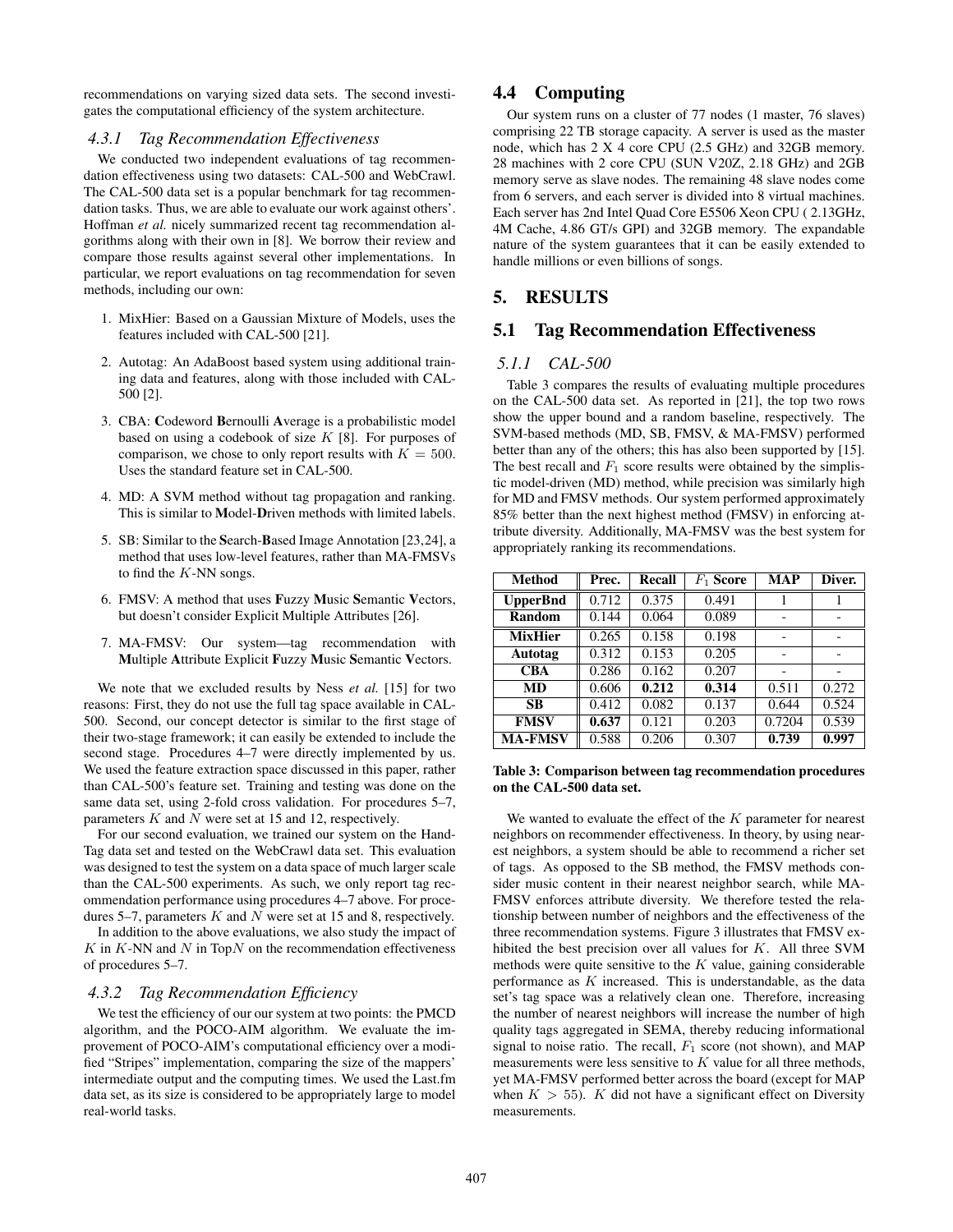

**Figure 3:** K **variable versus recommendation effectiveness for the CAL-500 data set**  $(N = 12)$ .

Figure 4 illustrates the effect of parameter  $N$  for tag recommendation MAP and Diversity. All methods suffer in MAP performance as  $N$  is increased. The two non attribute-diverse methods, SB and FMSV, show considerable gain in Diversity performance when  $N$  is increased. However, they are only able to achieve approximately 65% of the performance that MA-FMSV does. Therefore, MA-FMSV can recommend a highly attribute-diverse set of tag while maintaining relatively good MAP performance.

#### *5.1.2 WebCrawl*

When presented with a much larger-scale training and testing data set, all SVM methods perform noticeably worse. This underscores the necessity of evaluating tag recommendation systems on data sets that realistically approximate real-world scenarios. Table 4 shows that the pure model-driven method no longer obtains the best results in a large-scale data set such as WebCrawl. Therefore, we suggest that MD's optimal performance on a small, clean data set does not generalize to larger data sets. Despite overall decreased performance, the MA-FMSV outperforms all other SVM methods (except on recall).

| Method         | Prec. | Recall | $F_1$ Score | <b>MAP</b> | Diver. |
|----------------|-------|--------|-------------|------------|--------|
| MD             | 0.133 | 0.388  | 0.198       | 0.218      | 0.723  |
| SВ             | 0.164 | 0.456  | 0.242       | 0.336      | 0.678  |
| <b>FMSV</b>    | 0.166 | 0.458  | 0.244       | 0.335      | 0.680  |
| <b>MA-FMSV</b> | 0.210 | 0.417  | 0.279       | 0.362      | 0.958  |

#### **Table 4: Comparison between tag recommendation procedures on the WebCrawl data set.**

Again, we examine the impact of the tunable parameters  $K$  and N on the effectiveness of SVM systems, but with a large-scale data set. In Figure 5, FMSV and SB obtain nearly exactly the same results and a slight increase in performance over increasing  $K$ . MA-



**Figure 4:** N **variable versus recommendation effectiveness for the CAL-500 data set**  $(K = 15)$ .

FMSV shows better performance across all K, except for the recall measurement when  $K < 25$ .

With regard to  $TopN$  values and the WebCrawl data set, we find trends similar to Figure 4 in Figure 6. In this case, however, at a high enough  $N$  value, all SVM methods perform at near unitary Diversity. Yet, Figure 4 shows that cost in MAP performance may be avoided if MA-FMSV is used for tag recommendation.

# **5.2 Tag Recommendation Efficiency**

#### *5.2.1 PMCD*

In our system, the Pegasos based PMCD algorithm was modified with a "Random Emitter" method to reduce MapReduce payload when given a large number of input samples. In order to check that our decomposed and modified version of Pegasos performs correctly, we tested it on a generic multi-class problem set of 1,000,000 samples and 20 classes. In all cases, PMCD performed similarly to or better than LibSVM. We are therefore confident that our modifications do not come with loss in classifier accuracy.

To show the efficiency of the revised "Random Emitter" method over standard methods, we plot the number of samples output from the mapper as a function of sample size input. The left graph in Figure 7 shows that the "Normal Emitter" and "Random Emitter" have exactly the same number of emitted samples when the size of data set is small. However, as the size of data set increases, the "Random Emitter" pre-samples the data and limits the output. In this case, if we set  $C = 20$  and  $T = 100,000$ , then the total required sample size is  $\frac{C \times (C-1)}{2} * T$ . As can be seen, when the size of the dataset is larger than the number of samples required by Pegasos, the "Random Emitter" limits the system's output, while the output of a "Normal Emitter" increases linearly.

#### *5.2.2 POCO-AIM*

In our work, we have proposed the POCO-AIM algorithm for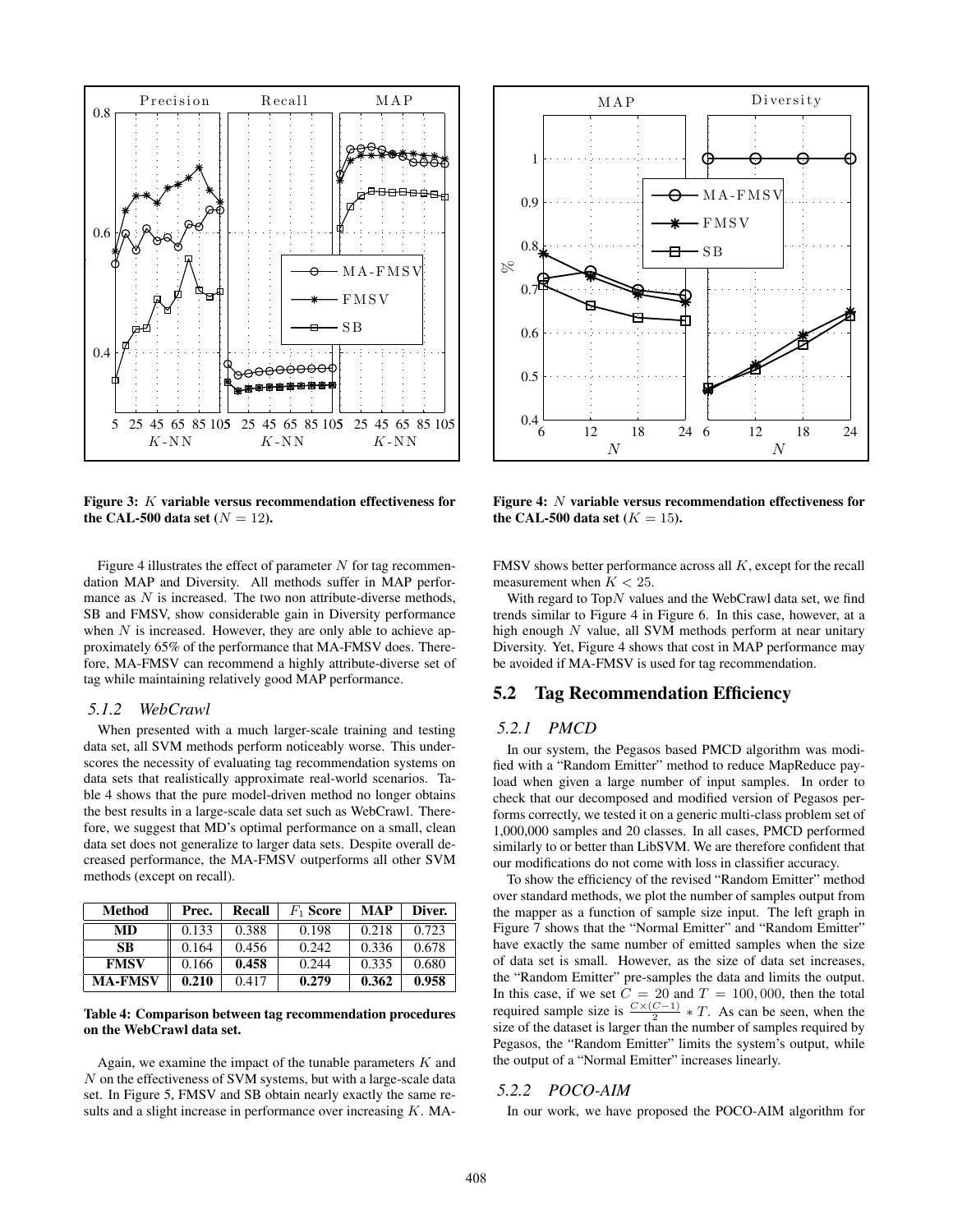

**Figure 5:** K **variable versus recommendation effectiveness for the WebCrawl data set**  $(N = 8)$ .

calculating the occurrence and co-occurrence between social tags and elements in SEMA. In doing so, we first modified the "Stripes" method proposed by Lin *et al.* [10] by adding functionality for counting term occurrence. We have designated the modified algorithm as POCO-Revised Stripes (POCO-RS). Then, we introduced additional modifications for improving the computational efficiency of POCO-RS as POCO-AIM.

In order to model real-world computational requirements, we crawled much of the Last.fm data set, which has 8,338,431 unsorted tags over 440,407 songs to test the computational efficiency of our parallel processing algorithm, POCO-AIM. In the middle graph of Figure 7, we show that the running time of POCO-AIM decreases as the number of mappers increases by a significant amount until the system's memory resource are depleted (when the number of mappers exceeds 40). As can be seen, POCO-AIM requires approximately 33% of the computational time that POCO-RS does when 40 mappers are in use. Therefore, POCO-AIM outperforms the modified "Stripes" as long as the vocabulary of all tags in use is small enough to be stored directly in memory. The corpus of tags used to describe music is relatively small compared to that of text, image and video, so POCO-AIM is an appropriate method for tag recommendation. POCO-AIM accomplishes computational efficiency by aggregating results in the mapper, therefore reducing the number of intermediate results emitted from all mappers. The right side of Figure 7 shows that the size of the intermediate results emitted from all the mappers in POCO-AIM is much less (approximately  $50\%$  when the number of mappers = 40) compared to the modified "Stripes" algorithm.

# **6. CONCLUSIONS**

We have presented a framework fo large-scale music tag recommendation with Explicit Multiple Attributes. The system guarantees that recommended tags will be attribute-diverse. Additionally, we have detailed parallel music content analysis, concept detection



**Figure 6:** N **variable versus recommendation effectiveness for the WebCrawl data set**  $(K = 15)$ .

and parallel social tags mining algorithms based on the MapReduce framework to support large-scale offline processing and fast online tag recommendation in each pre-defined attribute.

Our experiments have shown that our system's tag recommendation is more effective than many existing recommenders and at least as effective as other SVM-based methods. In all cases, recommended tags are more attribute-diverse and the recommender's ranking system has been shown to be more effective. Additionally, we have proven that our tag recommender is scalable to very large data sets and real world scenarios. Due the generality of our proposed framework and three parallel algorithms, we believe that it may be used in other multimedia content analysis and tag recommendation tasks, as well.

Our future tasks include evaluating the performance of our framework using mismatched and larger sized CEMA and SEMA attribute spaces. We also aim to compare our POCO method with purely co-occurrence based schemes. During testing, we found that speedup was not as optimal as desired when we approached the limits of our computational resources. We therefore plan to investigate how speedup may be further optimized and comprehensive evaluation on efficiency will be conducted. Finally, we are working to design a human-friendly interface for our recommendation system so that we may distribute it to the public domain.

# **7. ACKNOWLEDGEMENT**

The work was supported by Singaporean MOE grant R-252-000- 381-112. We appreciate Bingjun Zhang for sharing the data sets.

- **8. REFERENCES** [1] A. Andoni and P. Indyk. Near-optimal hashing algorithms for approximate nearest neighbor in high dimensions. *Communications of the ACM*, 51(1):117–122, 2008.
- [2] T. Bertin-Mahieux, D. Eck, F. Maillet, and P. Lamere. Autotagger: A model for predicting social tags from acoustic features on large music databases. *Journal of New Music Research*, 37(2):115–135, 2008.